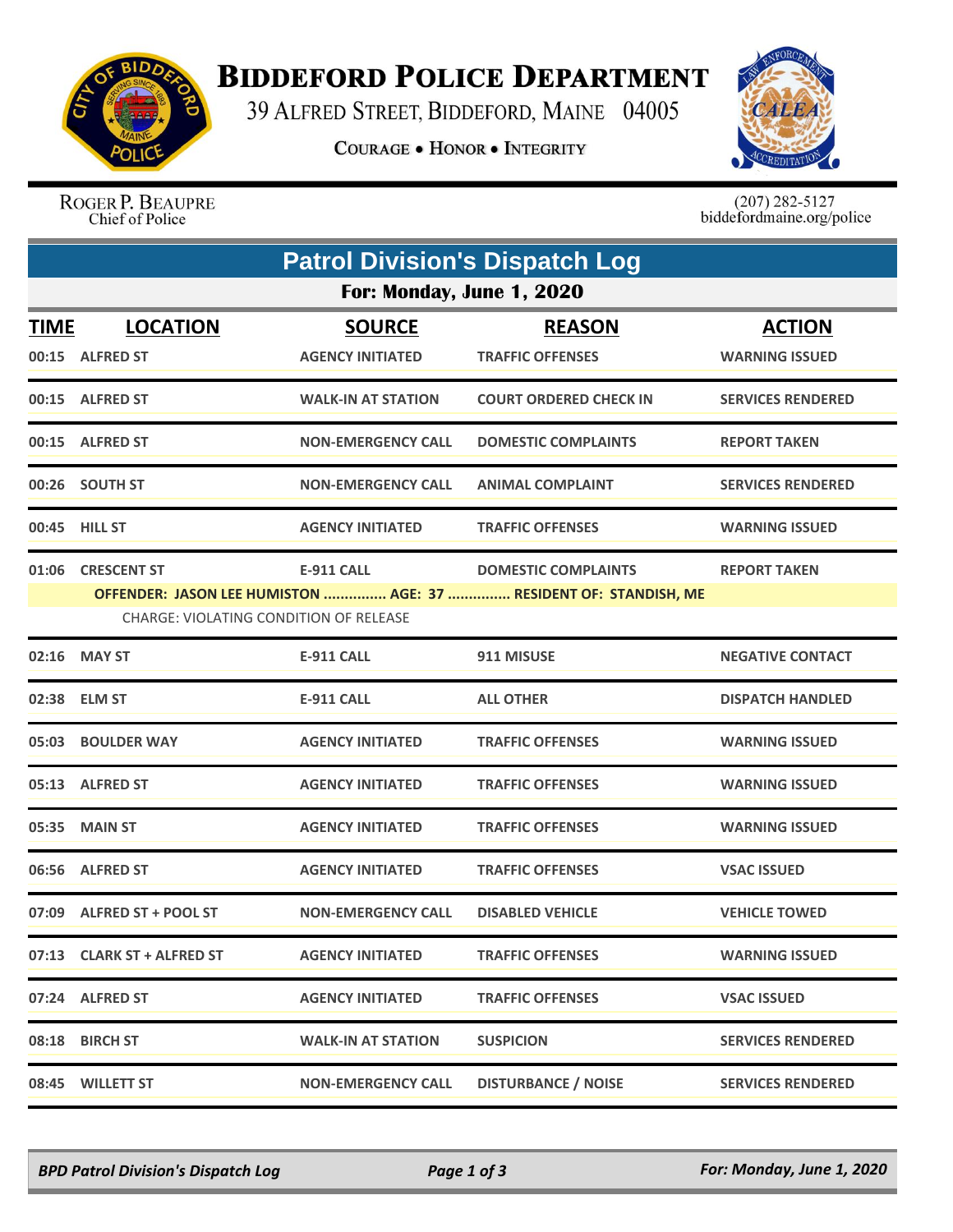| <b>TIME</b> | <b>LOCATION</b>                 | <b>SOURCE</b>             | <b>REASON</b>                      | <b>ACTION</b>             |
|-------------|---------------------------------|---------------------------|------------------------------------|---------------------------|
|             | 09:05 ALFRED ST                 | <b>NON-EMERGENCY CALL</b> | <b>CODES ENFORCEMENT</b>           | <b>NO ACTION REQUIRED</b> |
|             | 09:05 JEFFERSON ST              | <b>NON-EMERGENCY CALL</b> | <b>CODES ENFORCEMENT</b>           | <b>NO ACTION REQUIRED</b> |
|             | 09:11 ALFRED ST                 | <b>WALK-IN AT STATION</b> | <b>COURT ORDERED CHECK IN</b>      | <b>NO ACTION REQUIRED</b> |
|             | 09:34 ALFRED ST                 | <b>AGENCY INITIATED</b>   | <b>TRAFFIC OFFENSES</b>            | <b>WARNING ISSUED</b>     |
|             | 09:41 WEST ST                   | <b>NON-EMERGENCY CALL</b> | <b>CIVIL COMPLAINT</b>             | <b>SERVICES RENDERED</b>  |
|             | 09:41 OAK ST                    | <b>E-911 CALL</b>         | <b>DOMESTIC COMPLAINTS</b>         | <b>REPORT TAKEN</b>       |
|             | 09:58 ALFRED ST                 | <b>NON-EMERGENCY CALL</b> | <b>DRUG BOX</b>                    | <b>SERVICES RENDERED</b>  |
|             | 10:45 ALFRED ST                 | <b>AGENCY INITIATED</b>   | <b>TRAFFIC OFFENSES</b>            | <b>VSAC ISSUED</b>        |
|             | 11:18 CUTTS ST                  | <b>NON-EMERGENCY CALL</b> | <b>BURGLARY</b>                    | <b>REPORT TAKEN</b>       |
|             | 11:27 PRECOURT ST               | <b>AGENCY INITIATED</b>   | <b>TRAFFIC OFFENSES</b>            | <b>VSAC ISSUED</b>        |
|             | 11:41 ROBIN CIR                 | <b>NON-EMERGENCY CALL</b> | UNEMPLOYMENT SCAM                  | <b>REPORT TAKEN</b>       |
|             | 11:43 ELM ST                    | <b>AGENCY INITIATED</b>   | <b>TRAFFIC OFFENSES</b>            | <b>VSAC ISSUED</b>        |
|             | 11:59 ELM ST                    | <b>NON-EMERGENCY CALL</b> | <b>VIN VERIFICATION</b>            | <b>SERVICES RENDERED</b>  |
|             | 12:05 LITTLE HOUSE OF PRAYER DR | <b>WALK-IN AT STATION</b> | <b>SEX OFFENDER REGISTRATION</b>   | <b>REPORT TAKEN</b>       |
|             | 13:01 MAY ST                    | <b>AGENCY INITIATED</b>   | <b>TRAFFIC OFFENSES</b>            | <b>WARNING ISSUED</b>     |
|             | 13:12 ALFRED ST                 | <b>AGENCY INITIATED</b>   | <b>TRAFFIC OFFENSES</b>            | <b>WARNING ISSUED</b>     |
|             | 13:20 ALFRED ST                 | <b>AGENCY INITIATED</b>   | <b>TRAFFIC OFFENSES</b>            | <b>VSAC ISSUED</b>        |
|             | 13:22 SOUTH ST                  | <b>WALK-IN AT STATION</b> | <b>ASSAULT</b>                     | <b>REPORT TAKEN</b>       |
|             | 13:26 ACORN ST                  | <b>AGENCY INITIATED</b>   | <b>PRO-ACTIVE DV RESPONSE TEAM</b> | <b>NO VIOLATION</b>       |
|             | 13:44 ALFRED ST                 | <b>AGENCY INITIATED</b>   | <b>TRAFFIC OFFENSES</b>            | <b>WARNING ISSUED</b>     |
|             | 13:46 SIMARD AVE                | <b>NON-EMERGENCY CALL</b> | <b>PRO-ACTIVE DV RESPONSE TEAM</b> | <b>NEGATIVE CONTACT</b>   |
|             | 13:55 CATHEDRAL OAKS DR         | <b>NON-EMERGENCY CALL</b> | UNEMPLOYMENT FRAUD                 | <b>REPORT TAKEN</b>       |
|             | 14:01 ALFRED ST                 | <b>AGENCY INITIATED</b>   | <b>TRAFFIC OFFENSES</b>            | <b>VSAC ISSUED</b>        |
|             | 14:27 STATE ST                  | <b>NON-EMERGENCY CALL</b> | <b>HARASSMENT</b>                  | <b>SERVICES RENDERED</b>  |
|             | 15:06 RAY ST + ALFRED ST        | <b>NON-EMERGENCY CALL</b> | <b>PARKING COMPLAINT</b>           | <b>SERVICES RENDERED</b>  |

*BPD Patrol Division's Dispatch Log Page 2 of 3 For: Monday, June 1, 2020*